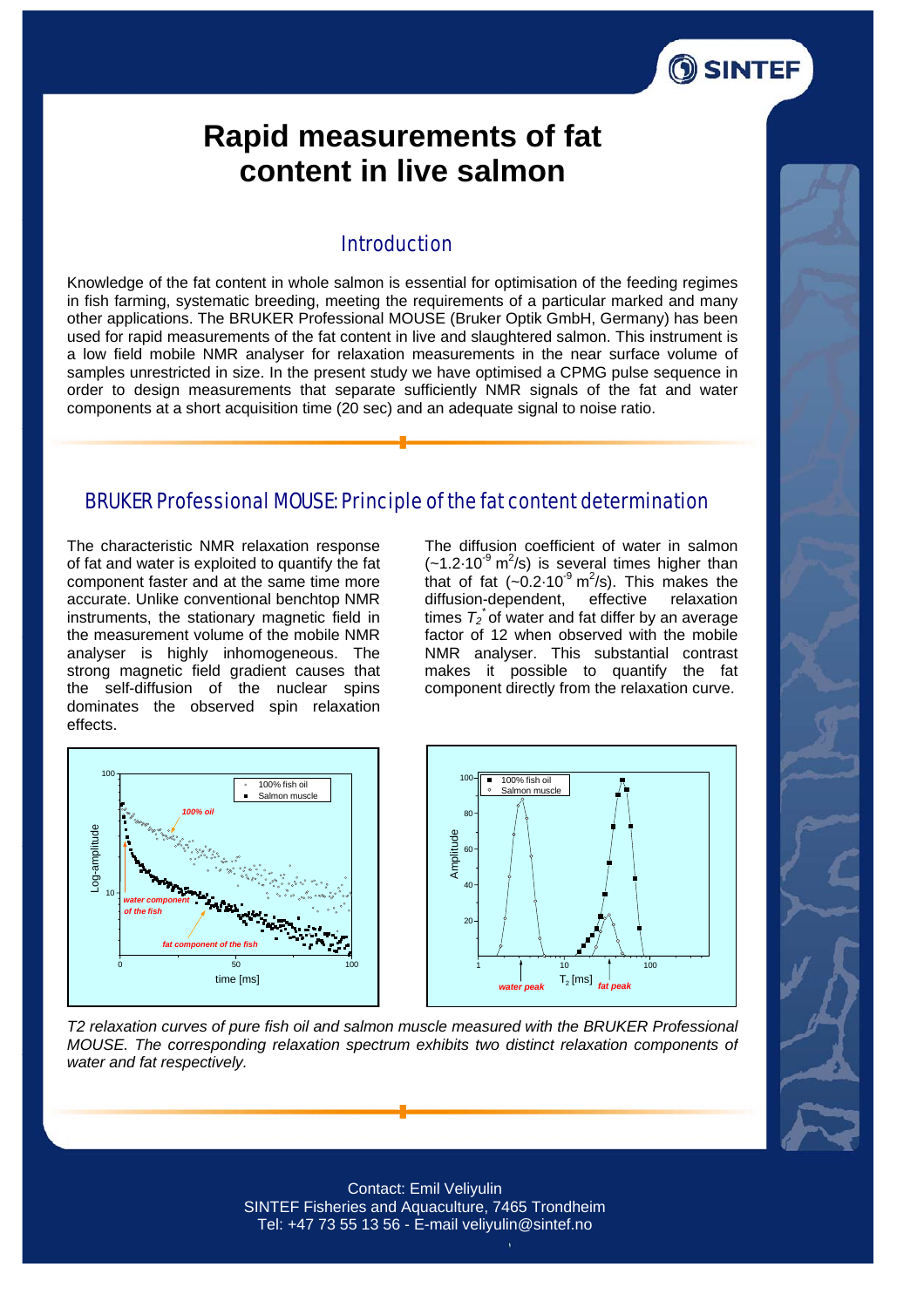

The Norwegian Quality Cut (NQC) is a standardised muscle section for fat determination. The NQC of 39 live and anaesthetised salmon was scanned using the mobile NMR analyser. The average amplitudes of the fat component correlated to the results of fat chemical extraction from the whole NQC after slaughtering of the same fishes. The correlation coefficient was  $r =$ 0.88.

A similar correlation coefficient was found between the fat content determined using a Near Infrared analyser on the same set of salmon.



*Correlation between the fat content measured with* 

*the BRUKER Professional MOUSE in the NQC of 39 live salmon and fat content measured chemically in the whole NQC after slaughtering of the same fishes* 

#### Spatial distribution of fat in the NQC of salmon

Because of its mobility the instrument can be utilised to map the NMR observable parameters over the surface of a salmon sample, thus making it possible to study topographical distributions. To demonstrate this, fat measurements were performed with the mobile NMR analyser in about 50 predefined positions of the NQC. The resultant fat values were visualised as fat distribution images, using specially developed software. The fat images correlated well with expected anatomical distributions of fat in salmon. Fat value in any image pixel as well as in a user-defined Region Of Interest can be directly read out with this technique.

![](_page_1_Figure_8.jpeg)

*"Fat image" of the Norwegian Quality Cut generated from 50 local fat measurements with BRUKER Professional MOUSE. The software was created using Interactive Data Language (Research Systems Ltd., UK)* 

![](_page_1_Picture_10.jpeg)

**OSINTEF** 

Contact: Emil Veliyulin SINTEF Fisheries and Aquaculture, 7465 Trondheim Tel: +47 73 55 13 56 - E-mail veliyulin@sintef.no